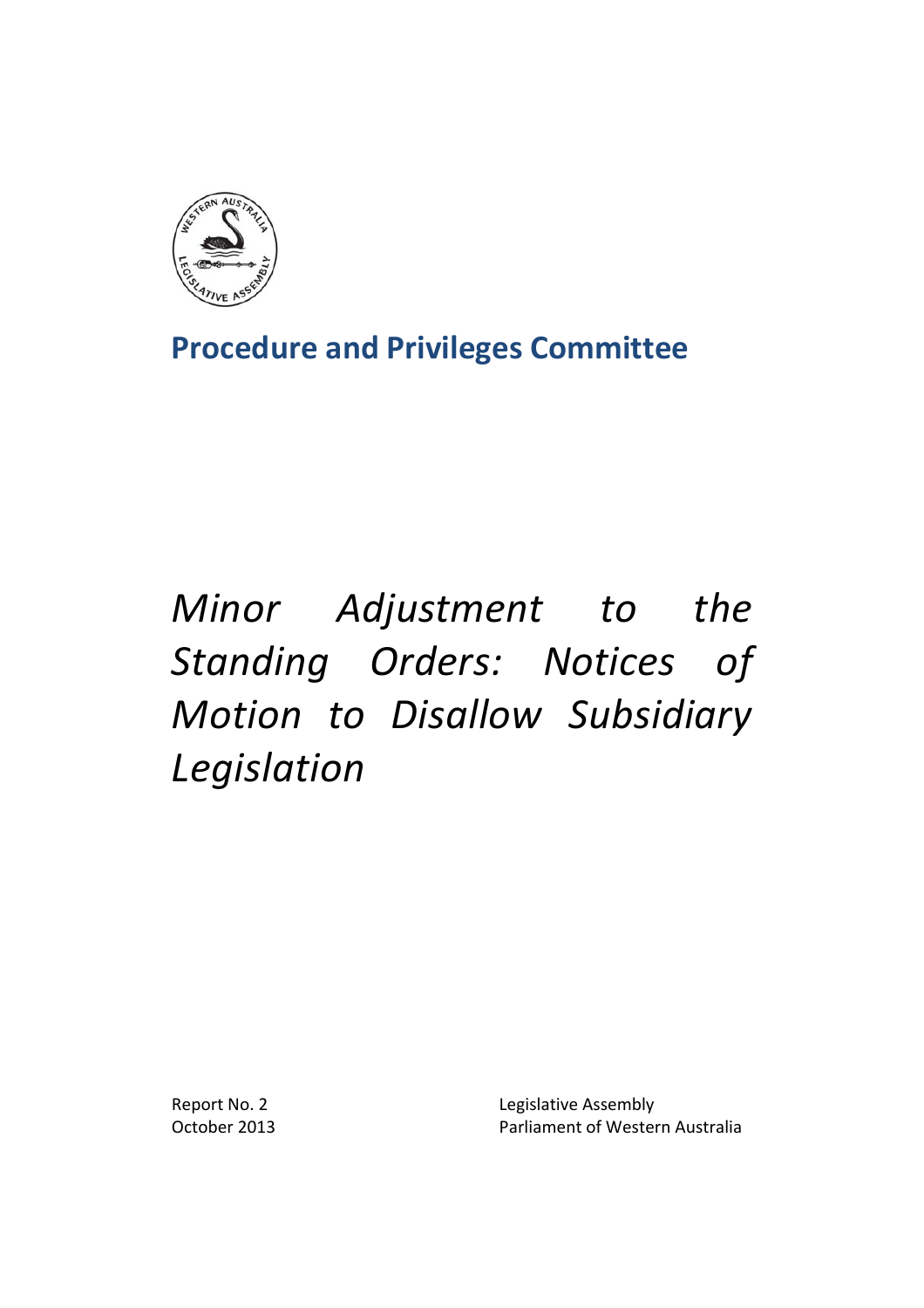### Committee Members

| Chairman        | Hon Michael Sutherland, MLA<br>Speaker of the Legislative Assembly<br>Member for Mount Lawley |
|-----------------|-----------------------------------------------------------------------------------------------|
| Deputy Chairman | Hon Michelle Roberts, MLA<br>Member for Midland                                               |
| <b>Members</b>  | Mr Frank Alban, MLA<br>Member for Swan Hills                                                  |
|                 | Ms Wendy Duncan, MLA<br>Member for Kalgoorlie                                                 |
|                 | Mr John Quigley, MLA<br><b>Member for Butler</b>                                              |

### Committee Staff

| Principal Research Officer | Ms Isla Macphail, BA (Hons), MPhil                                             |
|----------------------------|--------------------------------------------------------------------------------|
| Advisers                   | Mr Peter McHugh<br>Clerk of the Legislative Assembly                           |
|                            | Ms Kirsten Robinson, BA (Hons), MA<br>Deputy Clerk of the Legislative Assembly |
| Legislative Assembly       | Tel: (08) 9222 7219                                                            |
| Parliament House           | Fax: (08) 9222 7818                                                            |
| Harvest Terrace            | Email: lappc@parliament.wa.gov.au                                              |
| PERTH WA 6000              | Website: www.parliament.wa.gov.au                                              |

**Published by the Legislative Assembly, Parliament of Western Australia, Perth. October 2013.** ISBN: 978‐1‐921865‐84‐8

(Series: Western Australia. Parliament. Legislative Assembly. Committees. Procedure and Privileges Committee. Report 2)

328.365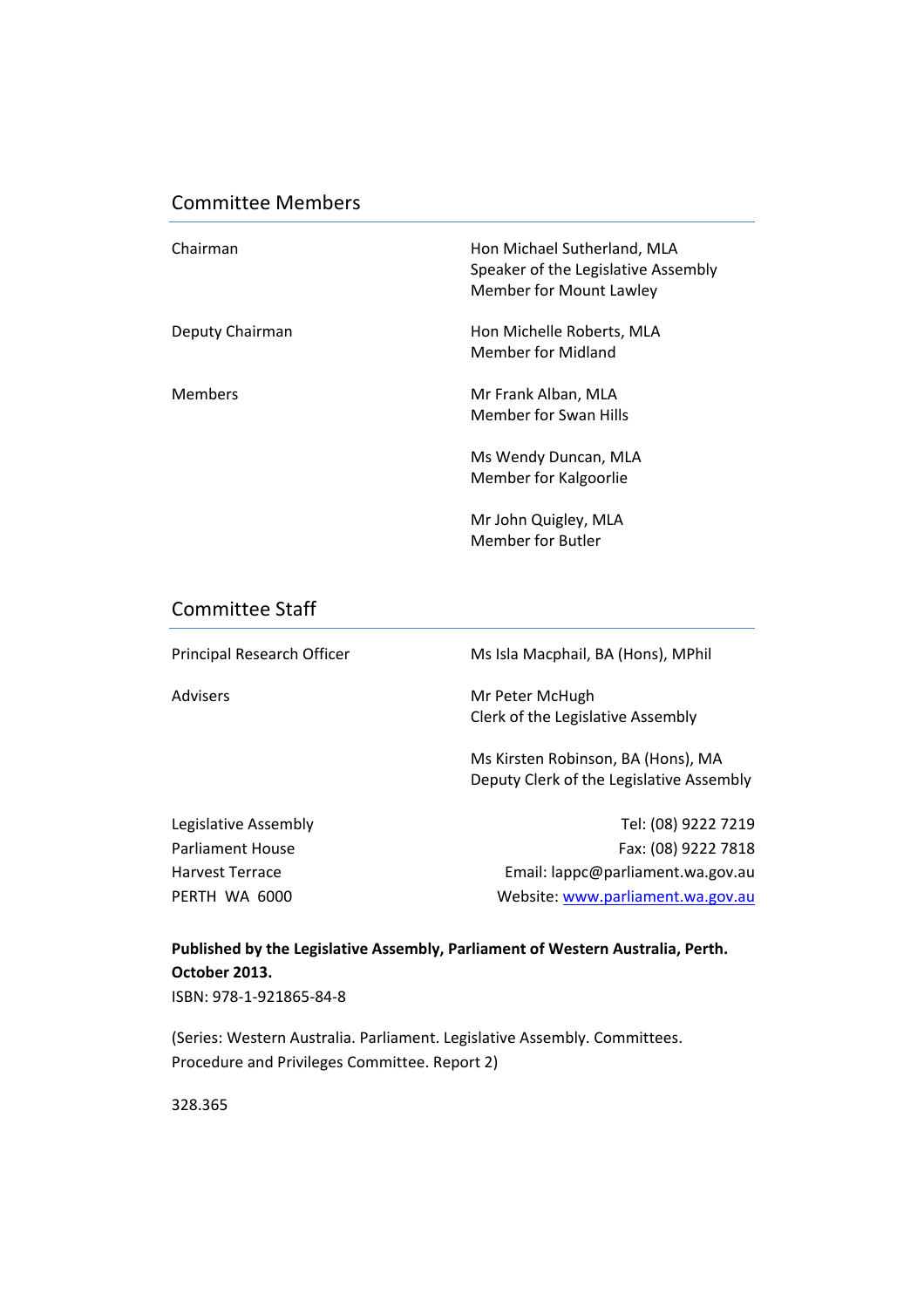## **Procedure and Privileges Committee**

# *Minor Adjustment to the Standing Orders: Notices of Motion to Disallow Subsidiary Legislation*

**Report No. 2**

Presented by

**Ms Wendy Duncan, MLA Deputy Speaker of the Legislative Assembly**

Laid on the Table of the Legislative Assembly on 29 October 2013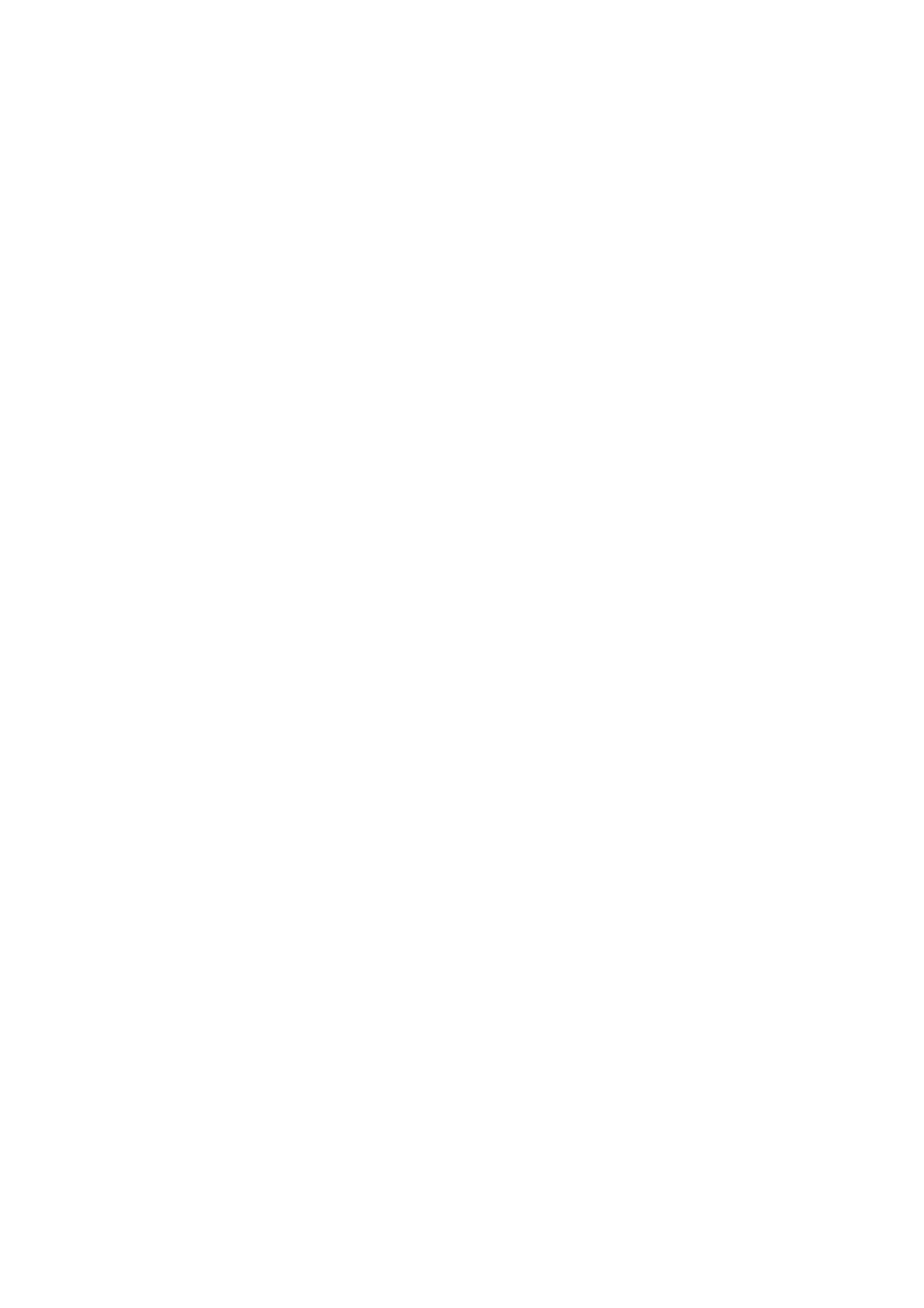## **Recommendation**

That the Legislative Assembly amend Standing Order 74 by inserting the following sub‐order:

(2) If a notice of motion is for disallowance in accordance with section 42 of the *Interpretation Act 1984* or any other Act, it may remain on the Notice Paper for 60 days without being moved. On the final day, the Speaker will announce it will be removed from the Notice Paper on the next sitting day.

The Standing Order will then read –

#### **Notice lapses**

**74.** (1) If a notice of motion has remained on the Notice Paper for 30 sitting days without being moved the Speaker will announce it will be removed from the Notice Paper on the next sitting day. A member may require the notice given by them to be continued by written notification to the Clerk prior to it being removed. A member may renew a notice of motion only once.

(2) If a notice of motion is for disallowance in accordance with section 42 of the *Interpretation Act 1984* or any other Act, it may remain on the Notice Paper for 60 days without being moved. On the final day, the Speaker will announce it will be removed from the Notice Paper on the next sitting day.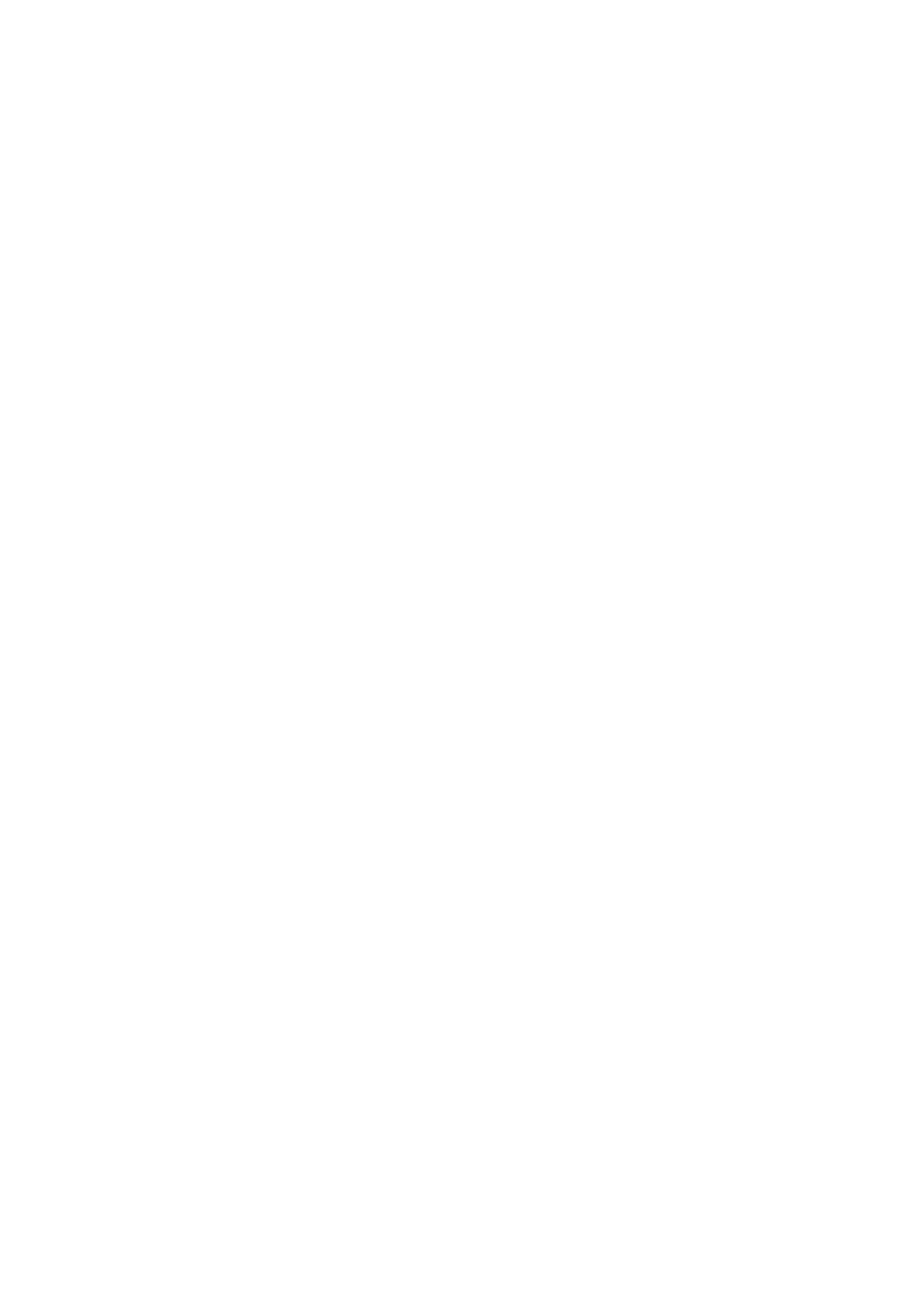## **Disallowance Provisions for Subsidiary Legislation**

#### **Introduction**

In the 36th, 37th and 38th Parliaments the Procedure and Privileges Committee reviewed Standing Order 74 which provides for the length of time a notice of motion can be listed on the Notice Paper. Notices of motion to disallow subsidiary legislation under the terms of section 42 of the *Interpretation Act 1984* cannot be renewed as the renewal does not fall within the 14‐day period specified in the Act. Given the House has needed to adopt Temporary Orders on several occasions since 2005 to manage this situation, your Committee decided to revisit the issue with a view to recommending a permanent solution.

#### **Background**

Prior to August 1999 there was no mechanism in the Standing Orders to clear an obsolete notice of motion from the Notice Paper other than by a member seeking leave of the House to withdraw it, or through the automatic cessation of all business upon prorogation of Parliament—which at that time occurred annually.

The then Standing Orders and Procedure Committee recommended in 1999 the adoption of new Standing Order 74 which would provide for the removal of notices of motion which had sat unmoved on the Notice Paper for 30 sitting days, with provision for a member to 'require the notice given by them to be continued by written notification to the Clerk prior to it being removed'.<sup>1</sup> It was the Committee's view that this provision would be convenient for members by allowing 'a notice, which may serve no further purpose, to be taken off the Notice Paper in an administrative way without political difficulty'.<sup>2</sup>

In 2003 the Government announced, after reviewing legal opinion and practice in other jurisdictions, that it did not intend to ask the Governor to prorogue Parliament on an annual basis. $3$  This meant that a parliamentary session in Western Australia would normally last the duration of the four‐year parliamentary term.

One consequence of moving to single‐session parliaments was that the Notice Paper would no longer be automatically cleared on an annual basis, and that it would be possible for a notice of motion to remain on the Notice Paper for the full quadrennial term. More critically, extended sessions would have enabled a notice of motion to

 1 Standing Orders and Procedure Committee, *Report on the Modernisation of the Standing Orders*, Vol. 2: *Existing Standing Orders, Proposed Standing Orders and Notes*, 1999, Legislative

Assembly, Western Australia, p. 81. <sup>2</sup> Procedure and Privileges Committee, *Changes to Prorogation and Extended Sessions*, Report No. 4, 2003, Legislative Assembly, Western Australia, p. 5.

<sup>&</sup>lt;sup>3</sup> 'Prorogation of Parliament', Statement by the Leader of the House, Hon J.C. Kobelke, Legislative Assembly, Western Australia, *Parliamentary Debates*, (Hansard), 25 June 2003, p. 9228.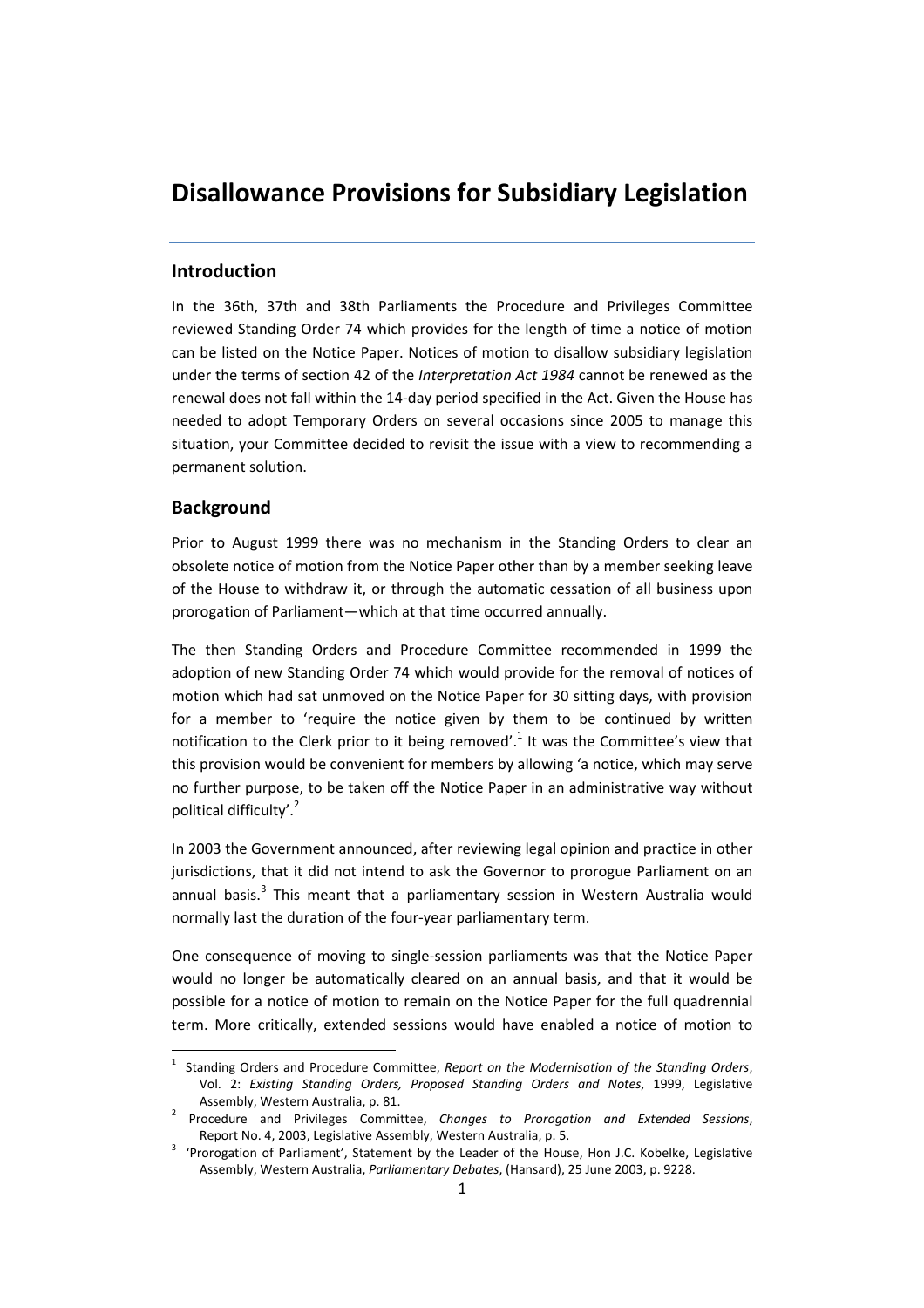disallow subordinate legislation to remain on the Notice Paper for up to four years which, as your Committee noted in 2003, could result in subordinate legislation being disallowed by the Legislative Assembly after it has been in force for some considerable time.<sup>4</sup> Such a situation could potentially lead, as your Committee further noted in 2009, to confusion in the administration of government.<sup>5</sup>

Given the undesirability of notices of motion remaining on the Notice Paper for such extended periods, your Committee recommended an amendment to Standing Order 74 whereby:

members may only be permitted to renew a notice of motion for one period of 30 sitting days. The total time a notice could potentially remain on the Notice Paper would equate to approximately one year.<sup>6</sup>

This recommendation was adopted by the House on 1 June 2005. Thus amended, Standing Order 74 now reads:

#### **Notice lapses**

**74.** If a notice of motion has remained on the Notice Paper for 30 sitting days without being moved the Speaker will announce it will be removed from the Notice Paper on the next sitting day. A member may require the notice given by them to be continued by written notification to the Clerk prior to it being removed. A member may renew a notice of motion only once.

#### **Disallowance of Subsidiary Legislation**

Section 42 of the *Interpretation Act 1984* directs with respect to subsidiary legislation that:

(1) All regulations shall be laid before each House of Parliament within 6 sitting days of such House next following publication of the regulations in the *Gazette*.

 (2) Notwithstanding any provision in any Act to the contrary, if either House of Parliament passes a resolution disallowing any regulations of which resolution notice has been given within 14 sitting days of such House after such regulations have been laid before it or if any regulations are not laid before both Houses of Parliament in accordance with subsection (1), such regulations shall thereupon cease to have effect, but without affecting the validity or curing the invalidity of anything done or of the omission of anything in the meantime.

 (3) Subsection (2) applies notwithstanding that the period of 14 days referred to in that subsection, or part of that period, does not occur in the same session of

<sup>4</sup> Procedure and Privileges Committee, *Changes to Prorogation and Extended Sessions*, Report No. 4, 2003, Legislative Assembly, Western Australia, p. 8.

 Procedure and Privileges Committee, *Disallowance Provisions for Subsidiary Legislation*, Report No. 6, 2009, Legislative Assembly, Western Australia, p. 1. <sup>6</sup> Procedure and Privileges Committee, *Changes to Prorogation and Extended Parliaments*,

Report No. 4, 2003, Legislative Assembly, Western Australia, p. 5.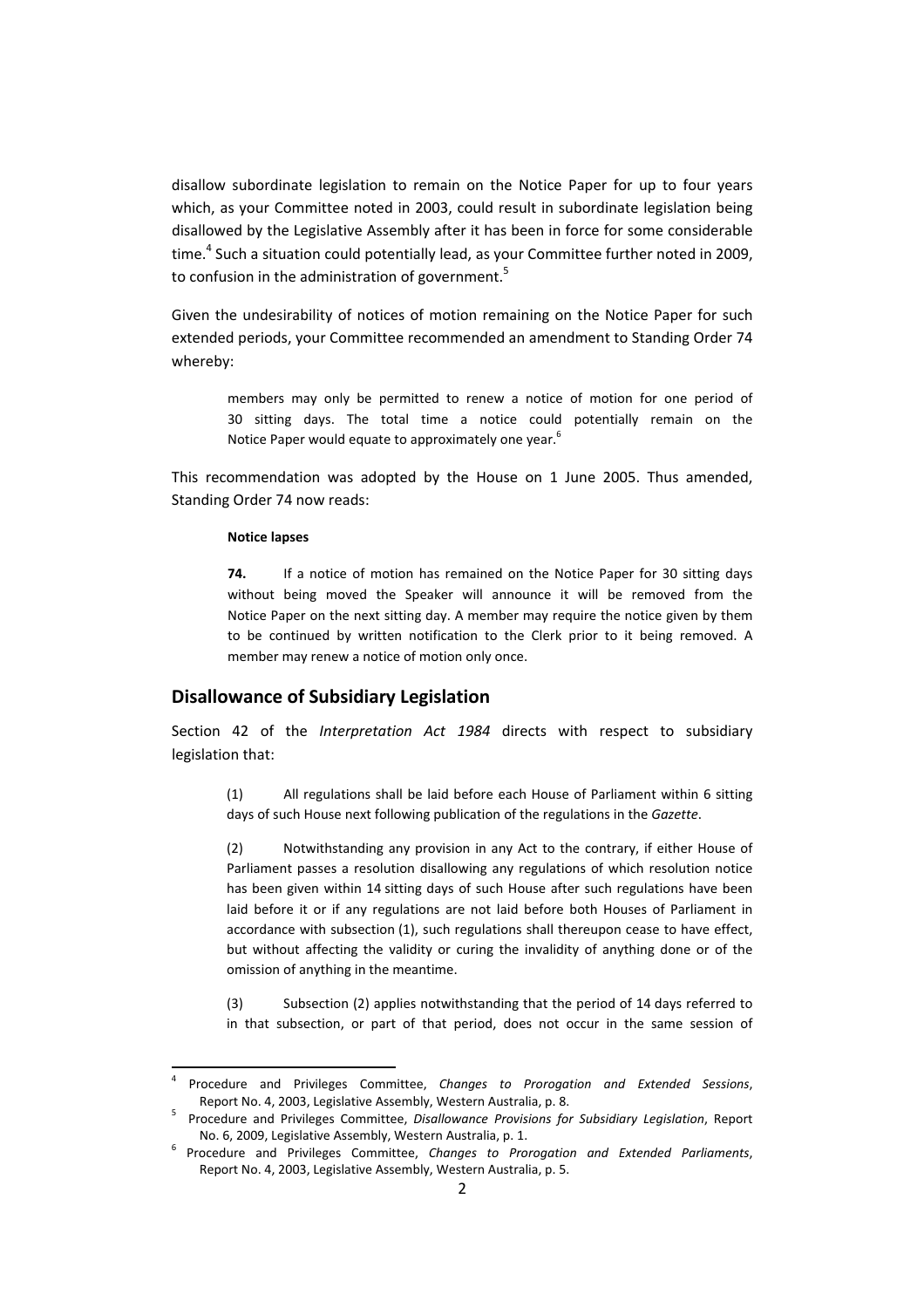Parliament or during the same Parliament as that in which the regulations are laid before the House concerned.

Given the wording in s. 42(2) that a notice to disallow regulations is to be given within 14 sitting days of the tabling of the regulations in the relevant House, a member would be *unable* to renew the notice after the 30 sitting days had expired. As your Committee noted in its 2009 report on the issue:

This could potentially lead to the Government of the Day 'waiting out' the 30 sitting day period and allowing the notice of motion to be removed from the Notice Paper automatically without debate.<sup>7</sup>

To prevent notices regarding disallowance of subsidiary legislation from dropping off the Notice Paper, the House has since 2005 resorted on several occasions to adopting a Temporary Standing Order which provides that for the remainder of a (varying) stipulated period: 'Standing Order 74 will not apply to any notice of disallowance motion given in accordance with section 42 of the *Interpretation Act 1984*'.

While the use of these Temporary Orders has provided a practical means of dealing with the situation, it is the Committee's view that it would be preferable to remedy the situation permanently to provide greater certainty.

In the three previous reports on this topic your Committee has made recommendations which reflect the provisions of section 42 of the *Legislative Instruments Act 2003* (Cth) which stipulates a finite period for dealing with disallowance motions. The two recommendations were as follows:

- (1) That section 42 of the *Interpretation Act 1984* be amended to provide that at the expiration of 15 sitting days after notice of a motion to disallow any regulation has been given in either House of Parliament, being a notice given within 14 sitting days after the regulation has been laid before the House, the notice has not been withdrawn or called on and finally determined, the regulation specified in the notice of motion will be deemed to have been disallowed.
- (2) That the Attorney General arrange for the tabling in the Legislative Assembly of a schedule detailing disallowance provisions in Acts other than the *Interpretation Act 1984* and outlining the changes necessary to bring them within the spirit of the amendments proposed in recommendation 1.

As securing amendment of the *Interpretation Act 1984* does not seem likely in the near future, an effective remedy within the means of the House is to amend Standing Order 74 permanently to achieve the main effect of the Temporary Orders which have worked well since 2005.

<sup>7</sup> Procedure and Privileges Committee, *Disallowance Provisions for Subsidiary Legislation*, Report No. 6, 2009, Legislative Assembly, Western Australia, p. 4.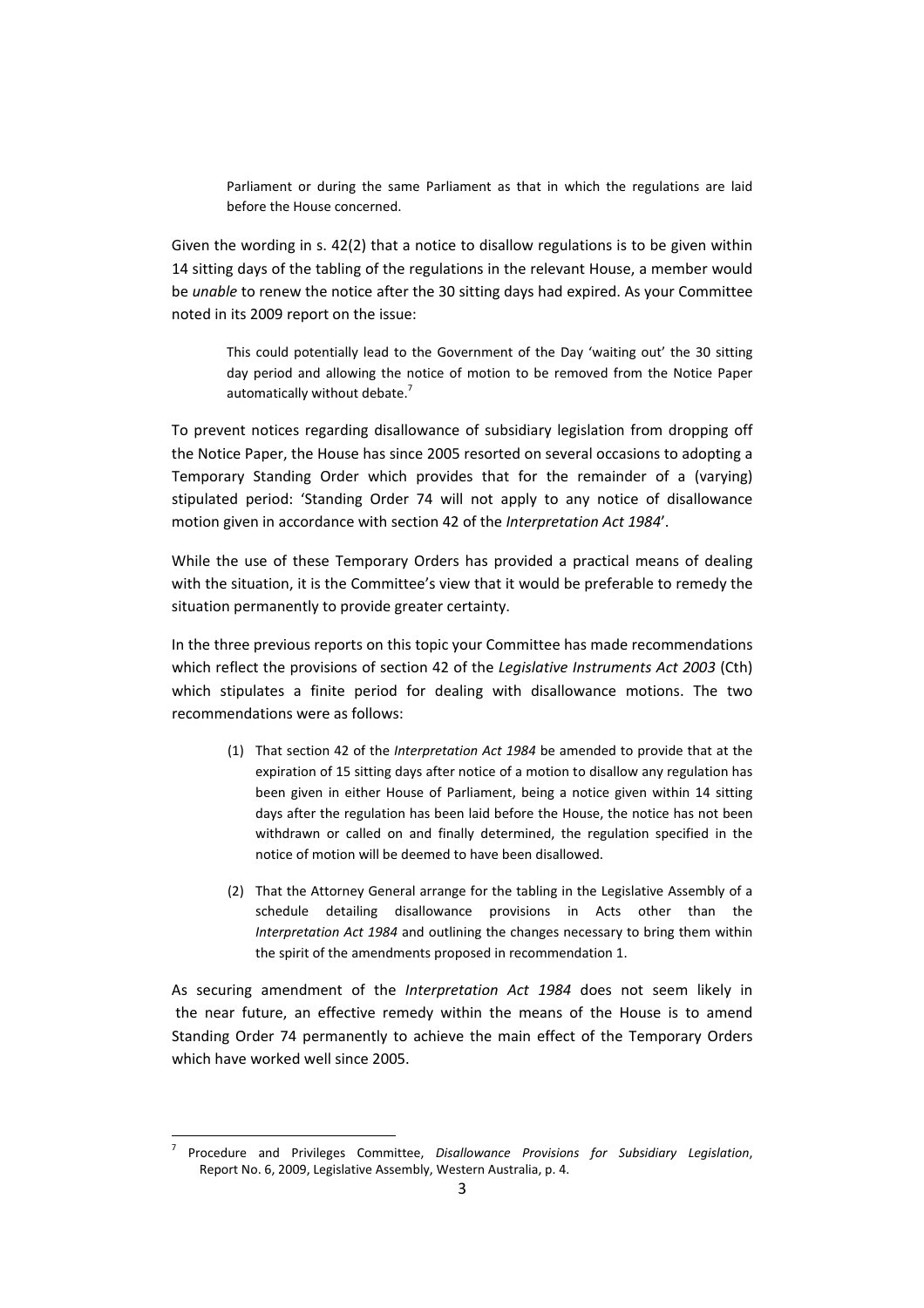Your Committee accordingly submits the following recommendation to the Legislative Assembly for its consideration and adoption.

#### **Recommendation**

That the Legislative Assembly amend Standing Order 74 by inserting the following sub‐order:

(2) If a notice of motion is for disallowance in accordance with section 42 of the *Interpretation Act 1984* or any other Act, it may remain on the Notice Paper for 60 days without being moved. On the final day, the Speaker will announce it will be removed from the Notice Paper on the next sitting day.

The Standing Order will then read –

#### **Notice lapses**

**74.** (1) If a notice of motion has remained on the Notice Paper for 30 sitting days without being moved the Speaker will announce it will be removed from the Notice Paper on the next sitting day. A member may require the notice given by them to be continued by written notification to the Clerk prior to it being removed. A member may renew a notice of motion only once.

(2) If a notice of motion is for disallowance in accordance with section 42 of the *Interpretation Act 1984* or any other Act, it may remain on the Notice Paper for 60 days without being moved. On the final day, the Speaker will announce it will be removed from the Notice Paper on the next sitting day.

Stutel Sutherland

**Hon Michael Sutherland MLA Chairman of the Committee 29 October 2013**